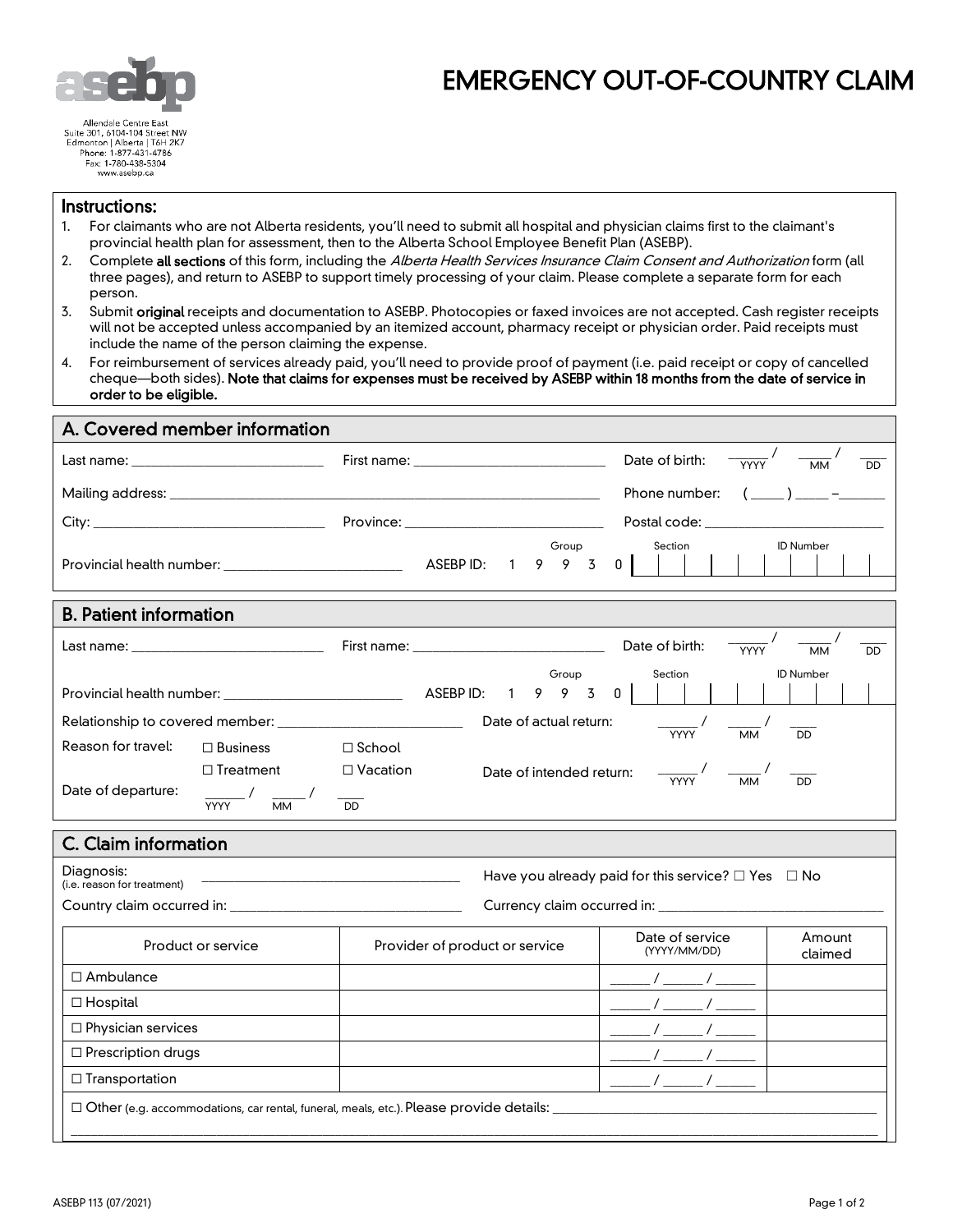| If this claim is due to an accident, please complete below:                                     |                      |                                  |                                                                                         |
|-------------------------------------------------------------------------------------------------|----------------------|----------------------------------|-----------------------------------------------------------------------------------------|
| Type of accident                                                                                | Location of accident | Date of accident<br>(YYYY/MM/DD) | Has a claim been made to recover<br>damages from the responsible<br>person(s)?          |
|                                                                                                 |                      |                                  | $\Box$ Yes $\Box$ No<br>If no, do you intended to make a claim?<br>$\Box$ Yes $\Box$ No |
|                                                                                                 |                      |                                  |                                                                                         |
| D. Other insurance coverage                                                                     |                      |                                  |                                                                                         |
| Note: This section is only to be completed if you have coverage through another insurance plan. |                      |                                  |                                                                                         |
| Plan name:                                                                                      | Policy number:       |                                  | ID number:                                                                              |

### E. Consent for the collection, use and disclosure of personal information

The personal information contained in this claim form and supporting documentation as well as other personal information held by ASEBP, or its Third Party Administrators, Alberta Blue Cross and CanAssistance ("Third Party Administrator"), is used to determine eligibility of this benefit, verify, assess and pay claims and administer your group benefit plan. It may be necessary for ASEBP and its Third Party Administrator to disclose pertinent records, information or payments to other health benefit or insurance companies for this purpose.

\_\_\_\_\_\_\_\_\_\_\_\_\_\_\_\_\_\_\_\_\_\_\_\_\_\_\_\_\_\_\_\_\_\_\_\_\_\_\_

First name of coverage holder:

I hereby authorize any licensed physician, other health care professionals or institutions, health benefits or insurance companies, government or regulatory authorities or third parties to release pertinent records, information or payments to ASEBP or its Third Party Administrator for the purposes described above.

I understand that by virtue of the provisions of the Personal Information Protection Act of Alberta, my dependants are deemed to consent to the collection, use and disclosure of their personal information for the purpose of enrolment in and coverage under the group benefit plans, through me as the applicant.

I understand why the above information is required and am aware of the risks and benefits of providing this information. I consent to the collection, use and disclosure of my personal information for the purposes identified above. I understand that I may revoke my consent at any time and acknowledge that doing so will affect me and my dependants' eligibility to receive group benefits. I agree that this authorization shall be in effect from the date below and shall be valid until this emergency out-of-country claim has been fully adjudicated.

I certify that the information contained in this claim and supporting documentation is true, accurate and complete.

\_\_\_\_\_\_\_\_\_\_\_\_\_\_\_\_\_\_\_\_\_\_\_\_\_\_\_\_\_\_\_\_\_\_\_\_\_\_ Patient/guardian signature (if patient is a minor)

Last name of coverage holder:

\_\_\_\_\_\_\_\_\_\_\_\_\_\_\_\_\_\_\_\_\_\_\_\_\_\_\_\_\_\_\_\_\_\_\_\_\_\_\_

\_\_\_\_\_\_\_\_\_\_\_\_\_\_\_\_\_\_\_\_\_\_\_\_\_\_\_\_\_\_\_\_\_\_\_\_\_\_ Covered member signature

\_\_\_\_\_\_\_\_\_\_\_\_\_\_\_\_\_\_\_\_\_\_\_\_\_\_\_\_\_\_\_\_\_\_\_\_\_\_ Date (YYYY/MM/DD)

Date of birth of plan member:

\_\_\_\_\_\_/ YYYY

\_\_\_\_\_/ MM

 $\overline{\phantom{a}}$ DD

Consent is being obtained in accordance with sections 7, 8, 9 and 61 of the Personal Information Protection Act of Alberta, section 40(1)(d) of the *Freedom of Information and Protection of Privacy Act* of Alberta and, in relation to personal health information, section 34 of the *Health Information Act* of Alberta. Be advised that in order to optimize the services we provide we may use service providers outside Canada to carry out certain functions on our behalf. In such situations, we enter into contracts and/or verify that appropriate privacy and security protocols are in place. If you have any questions regarding the collection, use and disclosure of your personal information, please refer to ASEBP's Privacy Policy at www.asebp.ca or contact the privacy officer at 780-438-5300.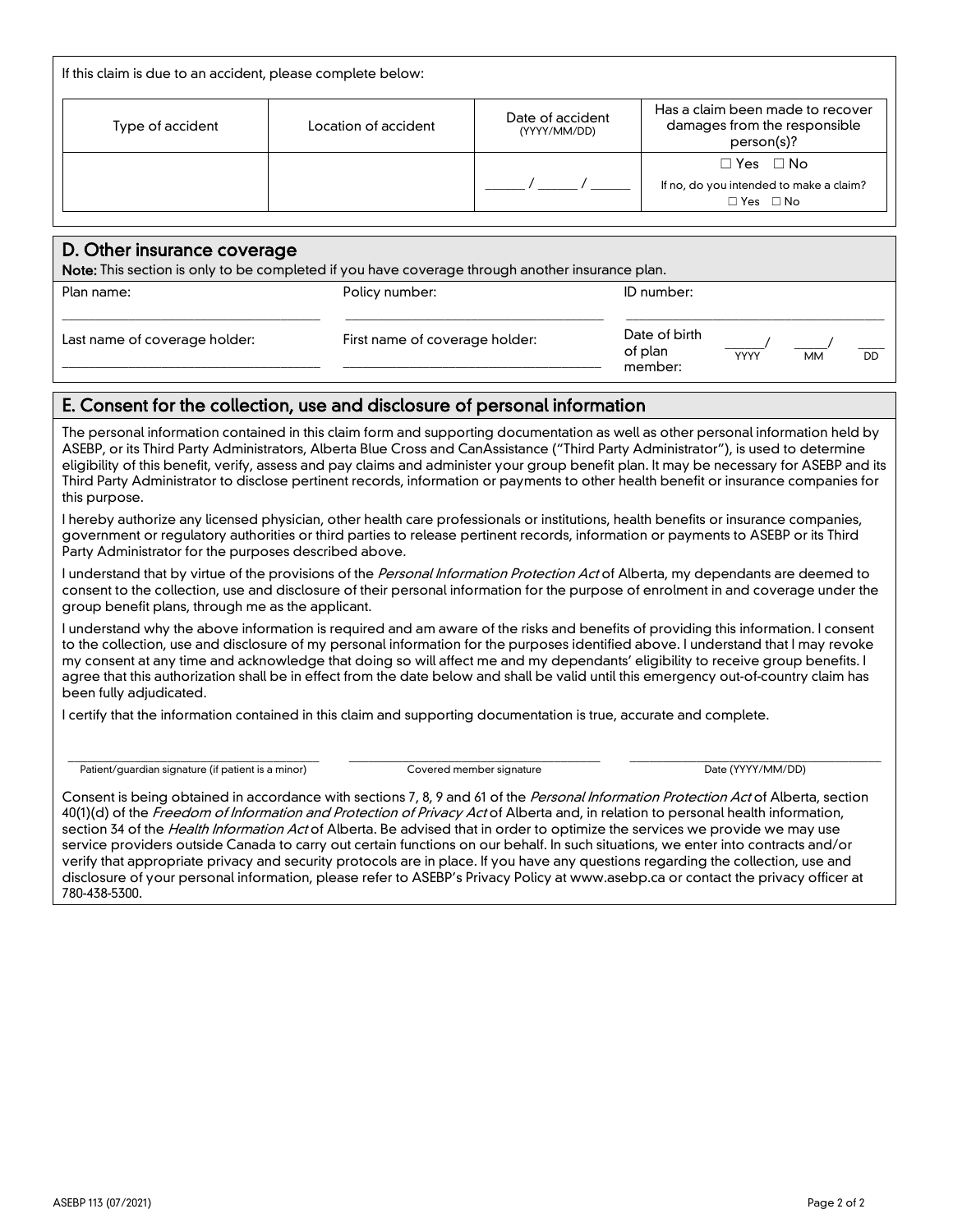Hbertan Government

Alberta Health Out-of-Country Claims Unit 10025 Jasper Avenue NW PO Box 1360 Station Main Edmonton AB T5J 2N3

### Key Information for Requesting Reimbursement for an Insurance Claim

- Personal information and health information that Alberta Health collects and discloses is used for the purposes of payment of benefits to Secondary Insurers, Brokers or Third Party.
- The enclosed Insurance Claim Consent and Authorization form will provide the authority for Alberta Health to assign payments to the secondary insurers, brokers or third party. This means the payment for hospital and physician services the patient receives will be made directly to the secondary insurers, brokers, or third party.
- Authorization for the release of health information and personal information is only valid for services provided during the period between the From and To dates on page two.
- The effective date section of this consent is time sensitive to allow for medical service claim(s) processing, and is revocable at any time by the Alberta resident with written notice to the Out-of-Country Claims Unit of Alberta Health.

### Form Completion Instructions

All sections of the form on the next page must be completed in full and proof of payment provided. Omissions will result in an insurance claim not being processed.

### Patient Information

- o Name of Patient print the full legal name of the patient who is receiving health services outside of Canada.
- o Alberta Personal Health Number (PHN) this is a unique 9-digit number assigned to all Albertans registered with the Alberta Health Care Insurance Plan that appears on the Alberta Health Care card.

### Authorization for Release of Health Information

o Information can be released to - Write the name of insurance company, the name of a broker submitting on behalf of the insurance company, or third party who is not an insurer that is authorized to receive the patient's personal or health information.

### Authorization of Payment

- o This allows insurance company, broker or third party who is not an insurer to receive payment from Alberta Health for the health services received by the patient outside of Canada.
- o Name of payee write the name of the Payee which is the insurance company, broker submitting on behalf of the insurance company, or third party who is paying for the claims. This authorizes Alberta Health to pay the insurance company, broker or third party directly.

### Effective Date

- o The consent is only for the date range provided. Note: The patient can change the consent dates at any time by providing written notice to Alberta Health.
- o Departure Date The date the patient will leave Alberta to receive the approved health services.
- o To Date provide a date that is 18 months past the expected end of treatment date. The healthcare provider has up to 365 days from the date of medical service to submit a claim.

### **Signature**

- o By signing, you are declaring that the information provided on the form is true and correct to the best of your knowledge; that you authorize the sharing of the provided personal or health information for the purposes of Alberta Health reimbursing an insurance company, broker or third party for the cost of health services received by the patient while outside of Canada.
- o The form must be signed by the Alberta resident or a duly legally authorized representative. If the form is signed by a legal representative that person must provide documentation at the time the form is submitted that identifies the specific legal relationship with the Alberta resident that allows that person to sign this form on behalf of the Alberta resident. Any documents submitted to show the legal representative's authority must be notarized copies. Notwithstanding any documentation submitted by a legal representative Alberta Health may request further confirmation as to the legal representative's authority to sign this form on behalf of the Alberta resident.

### Submission

- o Return a completed consent to your secondary insurance provider.
- o This form must accompany the insurance claim.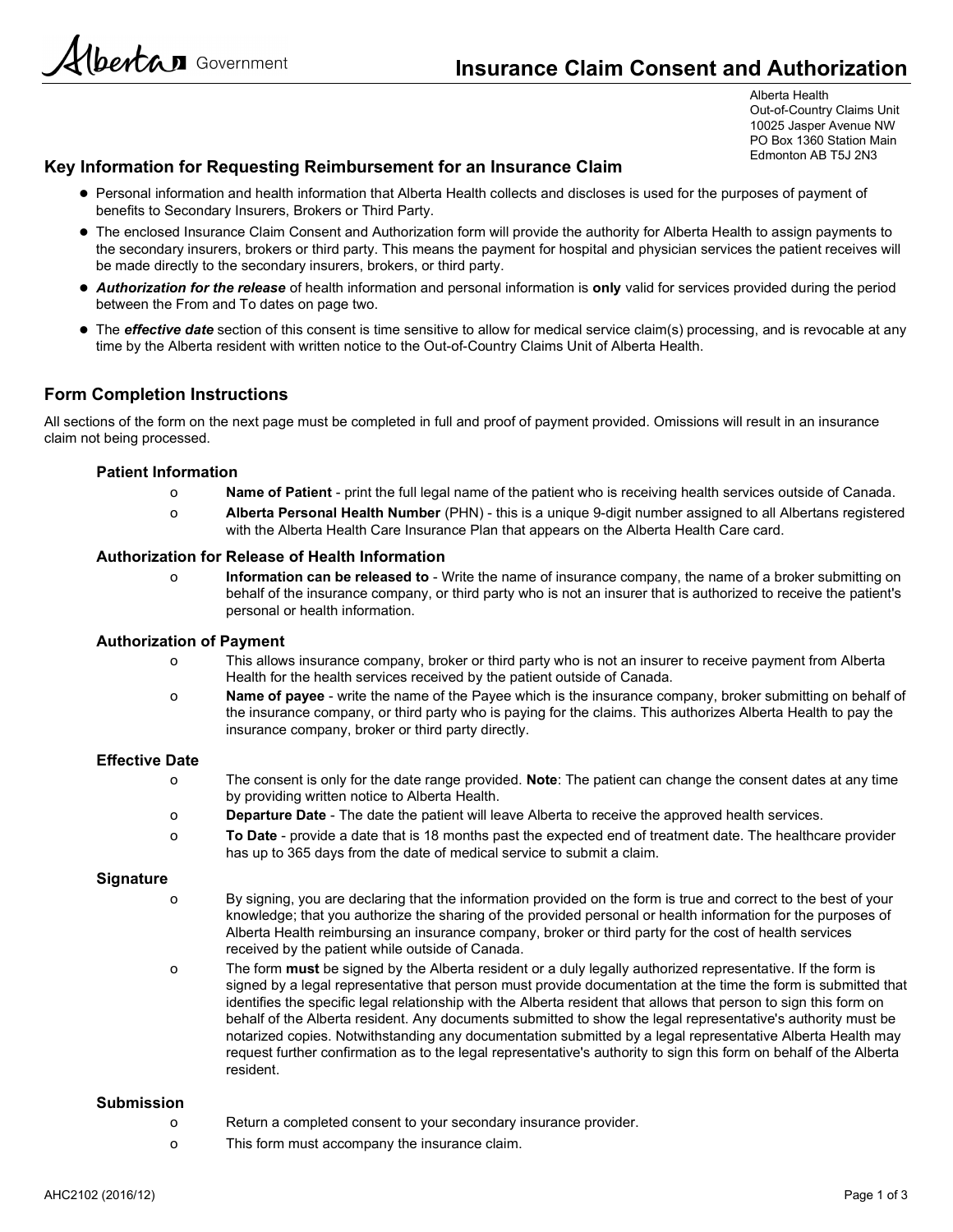# bertan Government

## Insurance Claim Consent and Authorization

The information on this form is being collected and used by Alberta Health pursuant to sections 20(a) and (b) of the Health Information Act and section 33(c) of the Freedom of Information and Protection of Privacy Act for the purpose of assigning the payment of insured medical under the Alberta Health Care Insurance Plan and insured hospital services under the Hospitalization Benefits Plan to the insurer of third party named in this form. If you have questions about the collection and use of this information, please contact an Alberta Health representative toll free within Alberta at 310-000 then 780-427-1432.

### Note: Failure to complete all sections of this form will result in Alberta Health not releasing health information or reimbursing an insurance claim. Proof of payment must be submitted with the insurance claim.

### Patient Information

PHN of Patient

### Authorization for Release of Health Information

Name of Patient - please print

My health information can be released to:

Name of insurance company, and where applicable, the name of a broker submitting on behalf of the insurance company, or third party who is not an insurer (e.g. junior hockey clubs, churches).

to permit Alberta Health for reimbursement of health benefits paid on my behalf for the cost of insured health services by the insurer or third party which I received outside of Alberta.

| <b>Authorization of Payment</b>                                                                  |                  |                    |  |
|--------------------------------------------------------------------------------------------------|------------------|--------------------|--|
|                                                                                                  | hereby assign to | CanAssistance Inc. |  |
| Name of Patient                                                                                  |                  | Name of Payee      |  |
| any amounts payable to me by Alberta Health for out of country health benefits.<br>$F(f) = F(f)$ |                  |                    |  |

| I ETIECUVE DALE                |                   |                                                                                                                                                                                                                            |
|--------------------------------|-------------------|----------------------------------------------------------------------------------------------------------------------------------------------------------------------------------------------------------------------------|
| This consent is effective From |                   | (Departure date)                                                                                                                                                                                                           |
|                                | Date (yyyy-mm-dd) |                                                                                                                                                                                                                            |
| То                             | Date (yyyy-mm-dd) | (at least 18 months from the earliest date of service to ensure sufficient time for<br>processing). Please note: the submitter has up to 365 days from the date of medical<br>service to submit a claim to Alberta Health. |

### Declaration

I, the patient, authorize disclosure of the following information for the purposes of Alberta Health to reimbursing health benefits paid on my behalf for the cost of insured health services received outside of Alberta, which may include the following: date(s) of service(s), type(s) of service(s) and reason(s) for service(s), amount(s) paid, name(s) of service provider(s), and where applicable, the facility name, and personal health number.

I also understand I have been asked to authorize disclosure of this information so as to permit Alberta Health to reimburse the identified insurance company, or third party who is not an insurer that has paid a medical service claim on my behalf, and I am aware of the risks and benefits of consenting, or refusing to consent to the disclosure. I further understand that this consent may be revoked by submitting such revocation to the Out-of-Country Claims Unit of Alberta Health.

I, certify that the information provided above on this form is true and correct.

Please print name of person signing **Signature of person completing request** (if 18 years of age and over) - or -

Signature of authorized representative (if person completing request is under 18 years of age or wholly dependent on the authorized representative by reason of mental or physical infirmity).

Please return this completed form to secondary insurance company.

If this document is being signed by someone other than the resident or the resident's parent, the individual signing must be a legal representative of the resident and must be accompanied by notarized copies of any legal documents that establish to the satisfaction of Alberta Health the individual's legal authorization to sign on behalf of the resident.